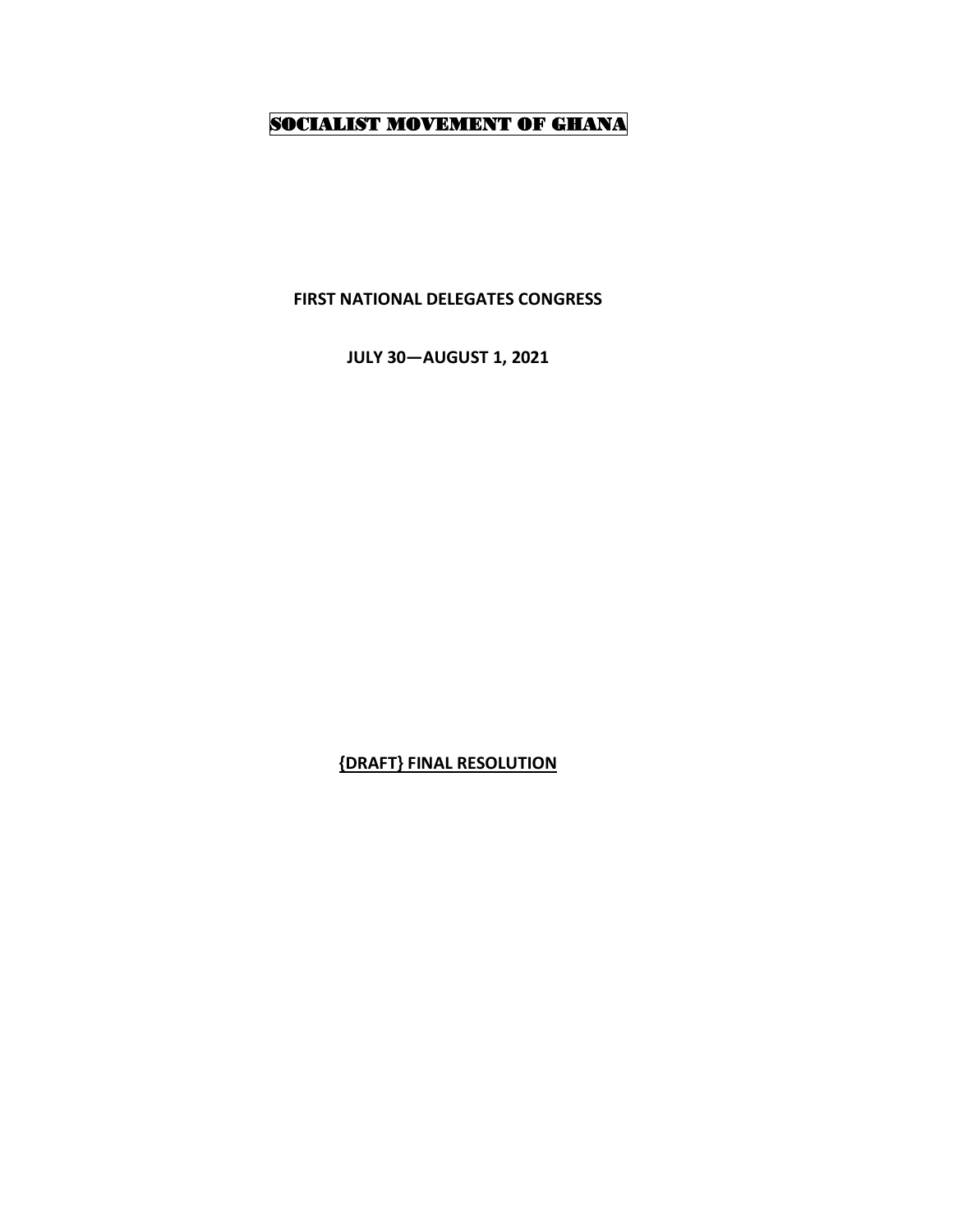#### **DRAFT FINAL RESOLUTION OF CONGRESS**

THE FIRST NATIONAL DELEGATES CONGRESS of the Socialist Movement of Ghana met in Winneba, from July 30 to August 2, 2021.

DELEGATES DELIBERATED, in 5 themed Commissions, and in Plenary, on the struggle in Ghana , Africa and across the world for a rational, fair, and prosperous future for all people - and how to take this struggle forward.

## 1. Global Situation

- 1.1. *Congress reaffirms that* Imperialism the globalized phase of capitalist exploitative commodity production - is responsible for the tragic state of society today. Capitalism continues to increase human productivity rapidly but does so within a structure of property relations that ensures that an ever-increasing proportion of the wealth generated ends up in the hands of a tiny global capitalist class while the rest of humanity is condemned to poverty, oppression, diseases, hunger, homelessness, and insecurity.
- 1.2. *Congress observes that* in the last 40 years capitalism has imposed several existential crises on the world.
	- 1.2.1. Capitalist hoarding of global wealth means that Society cannot mobilise the resources required to shift from hydrocarbon based production to clean energy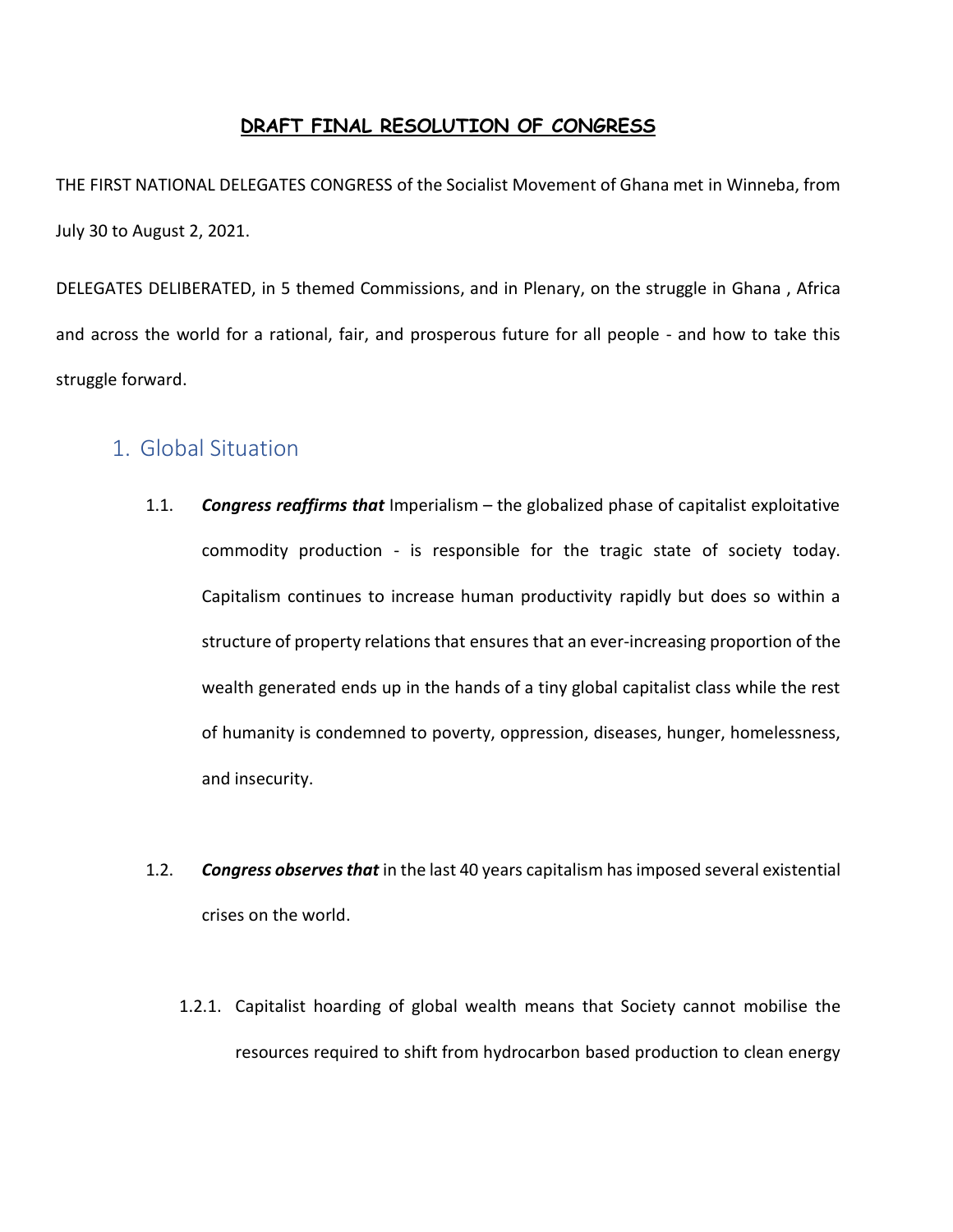or halt the destruction of natural carbon sinks so that humankind can reverse the global warming threatening human extinction in just a few short decades.

- 1.2.2. Capitalist hoarding obstructs an effective global vaccine response to COVID-19 which means that the virus will survive, mutate and kill millions.
- 1.2.3. The insane rush to maximise profits by commodifying even food production means replacing natural organic food with chemically engineered commodities, driving a global nutrition crisis that leaves humankind under-nourished, and immuno-compromised and that threatens the livelihood of billions of peasants.
- 1.2.4. Capitalists reflex to militarise any challenges whether commercial or political has unleashed a worldwide assault on democracy. It has brought the world to the brink of nuclear holocaust by reckless provocations against China, Russia, and Democratic Republic of Korea.
- 1.3. *Congress notes that* Imperialism's aggression has been most unrestrained in former colonies that have sought to assert economic, political, or even cultural independence from imperialism. Since World War II US troops have invaded 17 developing countries (Korea, Cuba, Vietnam, Dominican Republic, Lebanon, Grenada, Panama, Kuwait, Iraq, Somalia, Haiti, Bosnia, Kosovo, Afghanistan, Iraq (again), Libya, and Syria) and sponsored countless attacks on other countries to make them "safe" for transnational capital – including the 1966 coup that destroyed Ghana's First Republic. The US and its allies continue to resource Israel to occupy Palestine and terrorise Western Asia and undermine progressive development in other countries.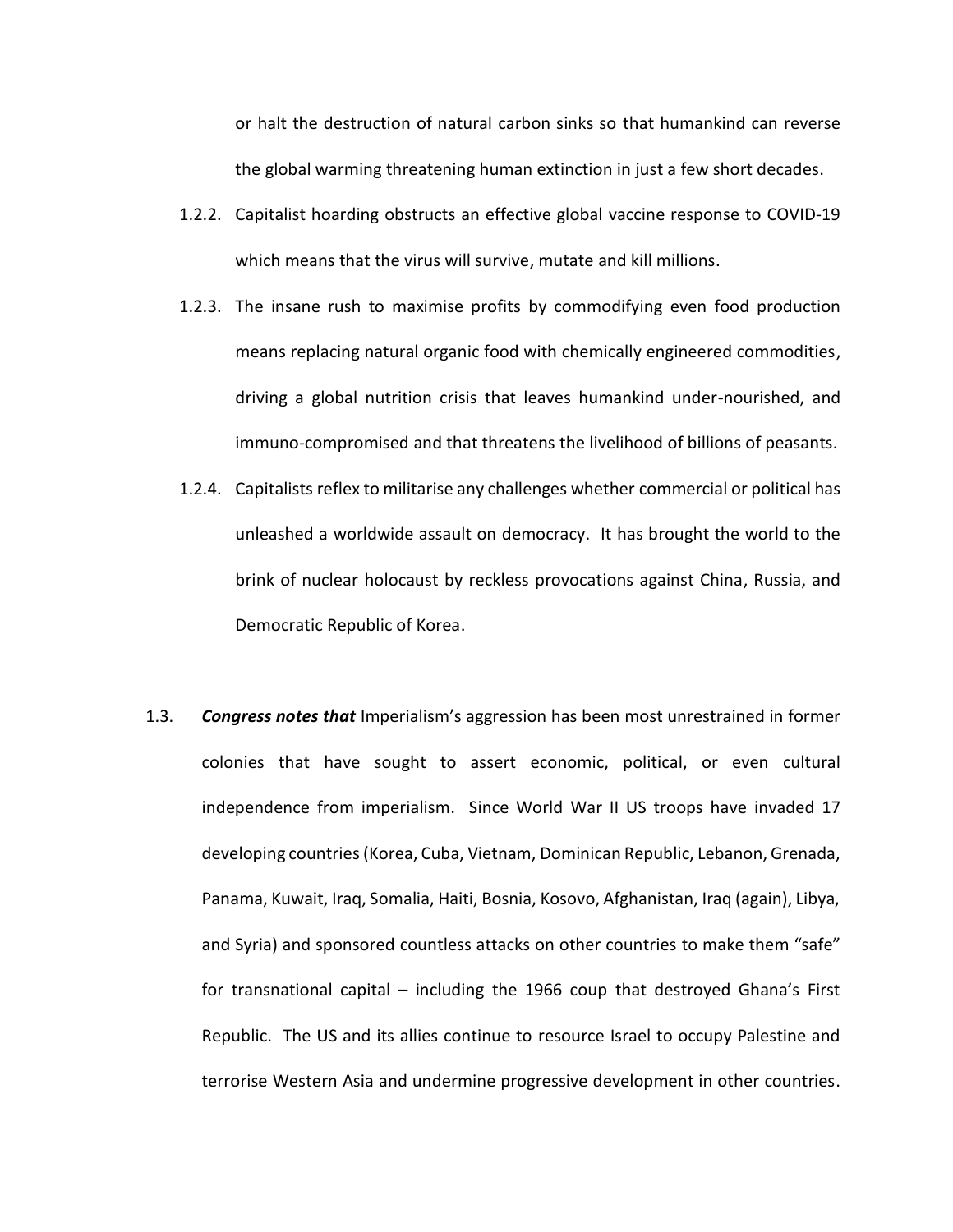The US has blockaded, isolated, sabotaged, invaded, and plotted murder to achieve regime change and strangle Cuba's socialism. It has applied similar tactics to gain control of Venezuelan and Iranian oil resources.

## 2. Africa

*Congress notes the contrast between* Africa's assets - a young and fast growing population; precious, industrial, and strategic minerals; hydrocarbons; arable lands, forests, water bodies, and biodiversity and her pain - crumbling economic, political, social, and cultural systems which cannot withstand climate change, pandemics, or the nutrition crisis.

Four (4) centuries of direct Imperialist attacks, interventions and weaponization of every possible identity – race, ethnicity, religion, gender, sexuality, and age to facilitate divide-and-rule tactics have left African states vulnerable to pressure from "non-state" actors like hijackers, kidnappers, and drug cartels and ensured that civil and social contests in Africa neo-colonies easily degenerate into intractable violence.

## 3. West Africa

*Congress notes that* West Africa typifies Africa's turmoil. Its people face balkanisation; foreign domination of our natural resource, infrastructure, finance, trade, and service industries. We face exploding unemployment, terrible gender discrimination. We face growing elites authoritarianism and intolerance. We face collapse and societal disintegration. Pirates and narcotics cartels threaten Atlantic oil and gas and shipping operations as brigands and kidnappers threaten the Sahara-Sahel area. Increasing Chinese trade and investment penetration threatens Western hegemony. NATO's 2011 destruction of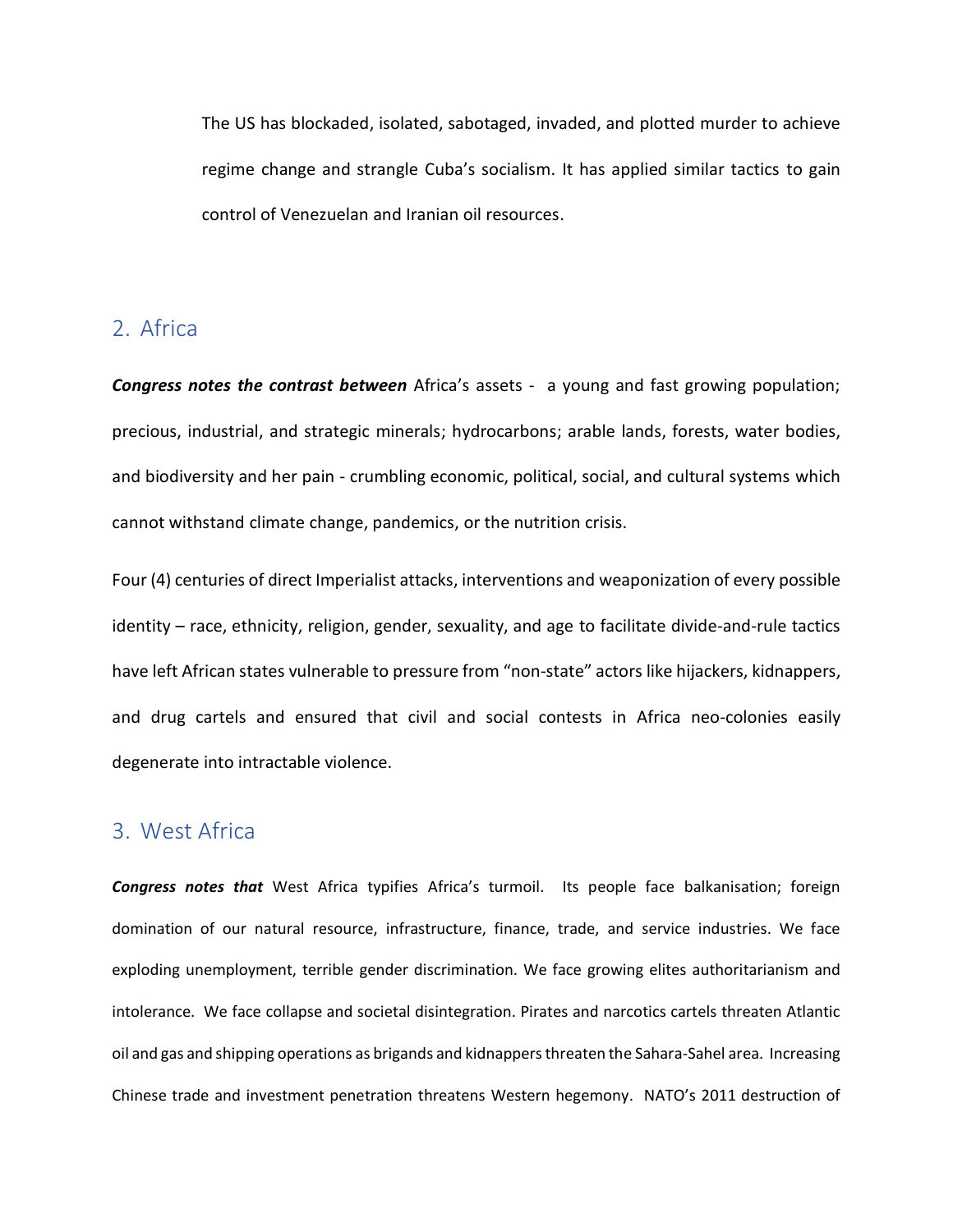the Libyan state unleashed radical Islamic forces across Mauritania, Niger, Mali, Chad, Burkina Faso, and Northern Nigeria who have allied variously with tribal and criminal organizations to challenge corrupt and unpopular political establishments and establish a Caliphate which has in turn given imperialism a pretext for military intervention, seize control of natural resources there by heightening tensions and endangering West Africa citizens.

#### 4. Ghana

- 4.1. *Congress notes* the Ghana state'sretreat from development leadership parroting the World Bank mantra that "the private sector (*i.e. the transnational sector*) is the engine of growth" and driving disinvestment and deregulation of production. Our food, shelter, petroleum, gold, cocoa, and timber and related infrastructure, trade facilitation, finance, and technical services remain dominated by TNCs. Domestic manufacturing and food production are shrinking, and import dependence is growing. Structural unemployment and public indebtedness are exploding. The State cannot repay its debts and there is compelled to resort to regressive taxes and further borrow to service debts at increasing higher costs. A crash is almost inevitable.
- 4.2. *Congress notes that* education, healthcare, housing, transportation, and nutrition are increasingly inaccessible for many Ghanaians. Sale of lands for large scale farming, estate development and galamsey have led to Rapid youth flight from farming areas to cities that swells already high unemployment rates. Public safety is declining with increased petty and organised crime in both city and countryside.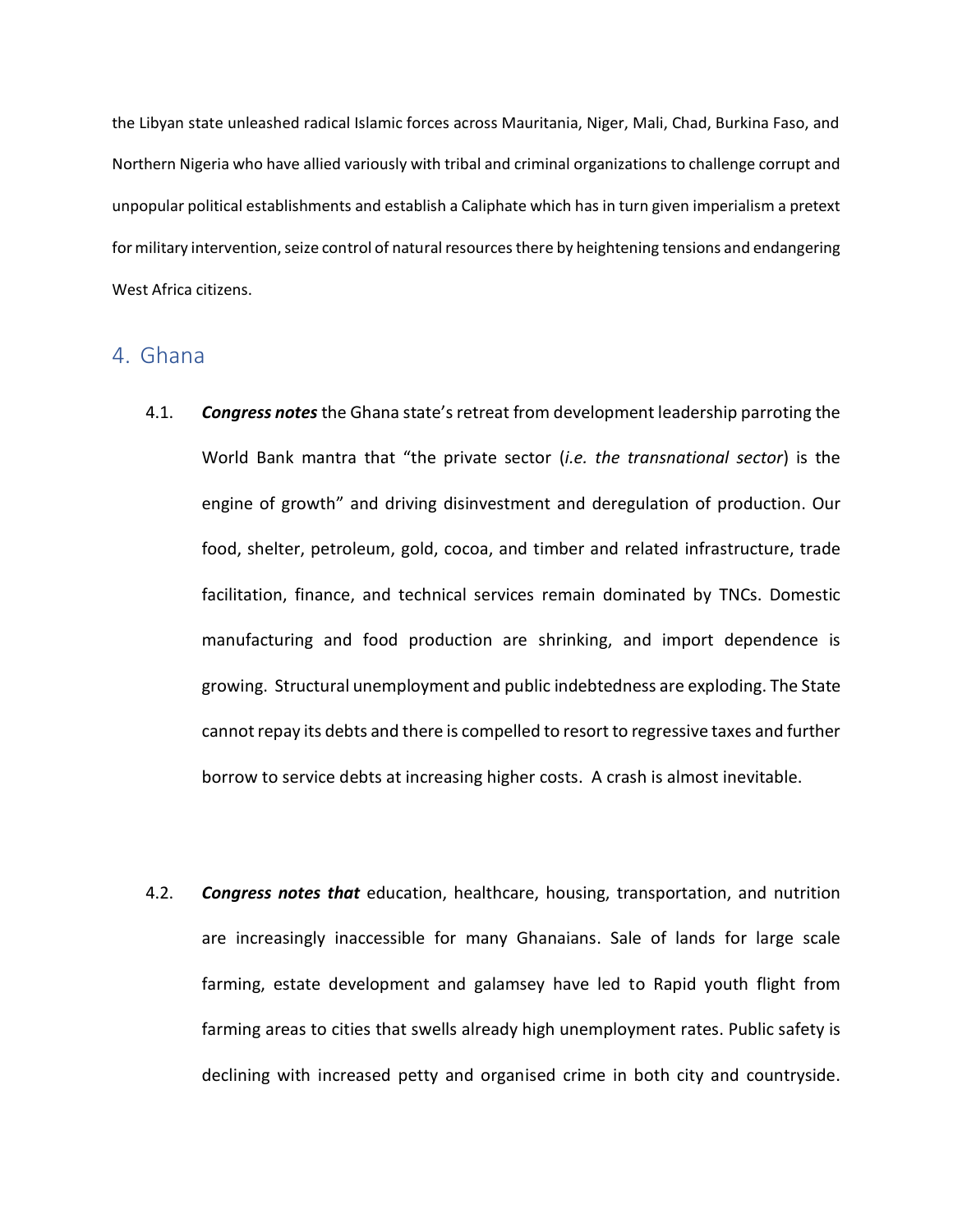Confidence in the integrity or capacity of public sector agencies is at rock bottom. Social relations are increasingly hierarchical and backward as traditional and religious "authorities" sensing the growing power vacuum have begun to assert political authority and to strengthen their positions by driving social division along religious, ethnic, gender, and sexual orientation lines.

4.3. *Congress notes that* Ghana's political party establishment offers no alternative to neoliberal neo-colonialism or alternative clear development options for the poor. National political discourse focuses on which Party is more corrupt and inept. National political campaigns consist mostly of unwholesome personality attacks, degrading propaganda, identity struggles, and intensifying violence - trends set to escalate and destabilise the system.

#### 5. SMG ORGANISATION

- 5.1. *Congress affirms* that:
	- 5.1.1. *THE FUTURE* depends on the triumph of Scientific socialism and the equitable and scientific reorganisation of production, distribution and exchange to meet the needs of all society and fulfil humankind's true potential;
	- 5.1.2. *SOCIALISM* will require coordinated national, continental, and global struggles to mobilise the working class and all marginalised social groups against capitalism.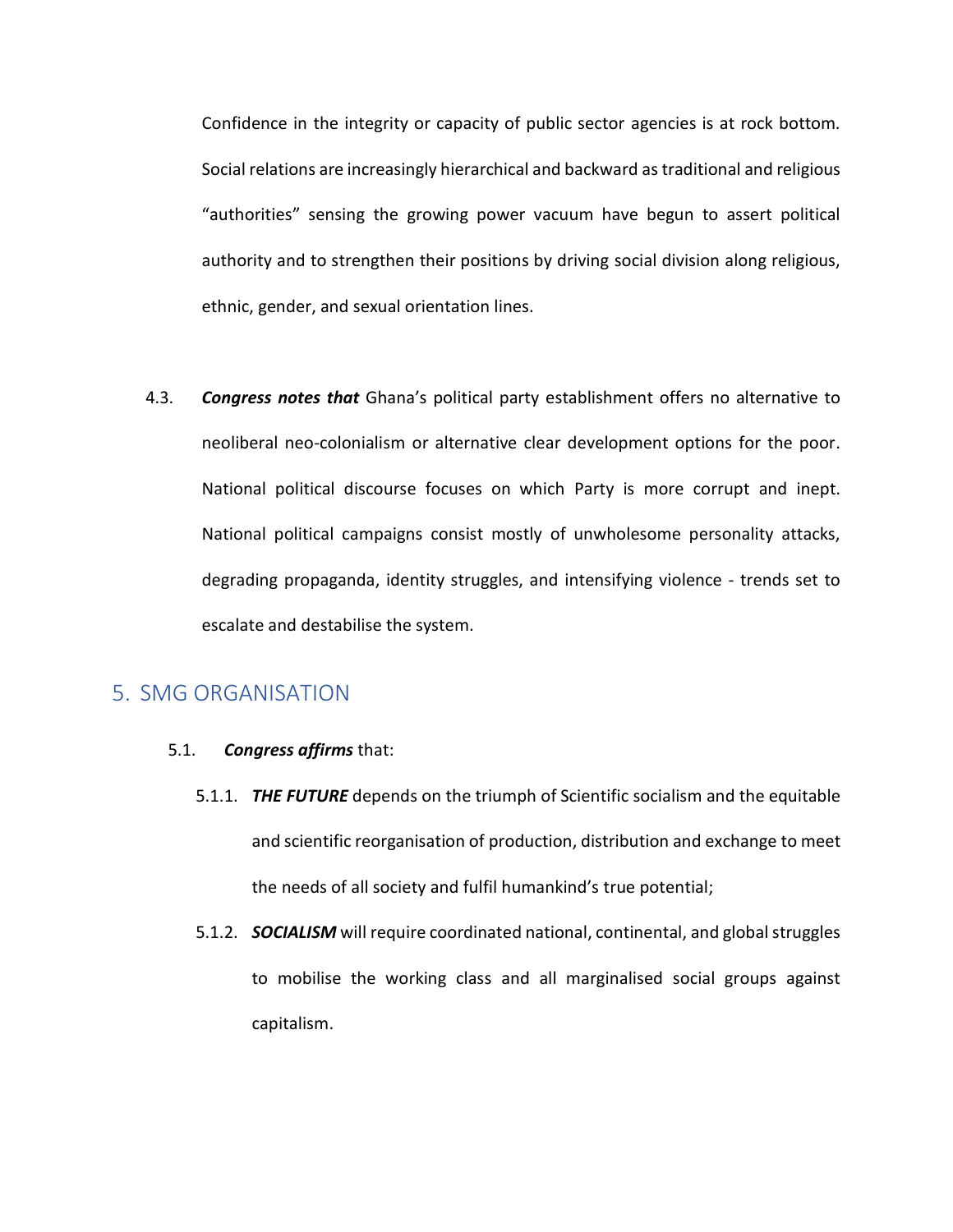- 5.1.3. **SOCIALIST STRUGGLE** will require advanced political organization in size, breadth, networks, mobilizing power, and strategic and tactical capacity. SFG provided a starting point for the struggle.
- 5.2. *ACCORDINGLY CONGRESS HEREBY ADOPTS* the Constitution recommended by its Constitutional Affairs Commission as amended in Plenary as the Constitution of SMG and as a framework within which our militants can build the kind of organisation and networks for advanced struggle. SFG can now work towards the return of power to the people.
- 5.3. *CONGRESS FURTHER ADOPTS* the recommendations submitted to it by the Central Committee regarding the membership of the Standing Committee that will provide day to day leadership of the SMG until Congress reconvenes as follows:
	- a. Convenor
	- b. General Secretary
	- c. International Affairs Secretary
	- d. Treasurer

## 6. STRUGGLE

6.1. *Congress commits* to gender equality in SMG work. **Congress hereby tasks** the Central Committee and the leadership of the Women's Wing to develop a strategic framework for pursuing gender equality within SMG and increasing the numbers of women leading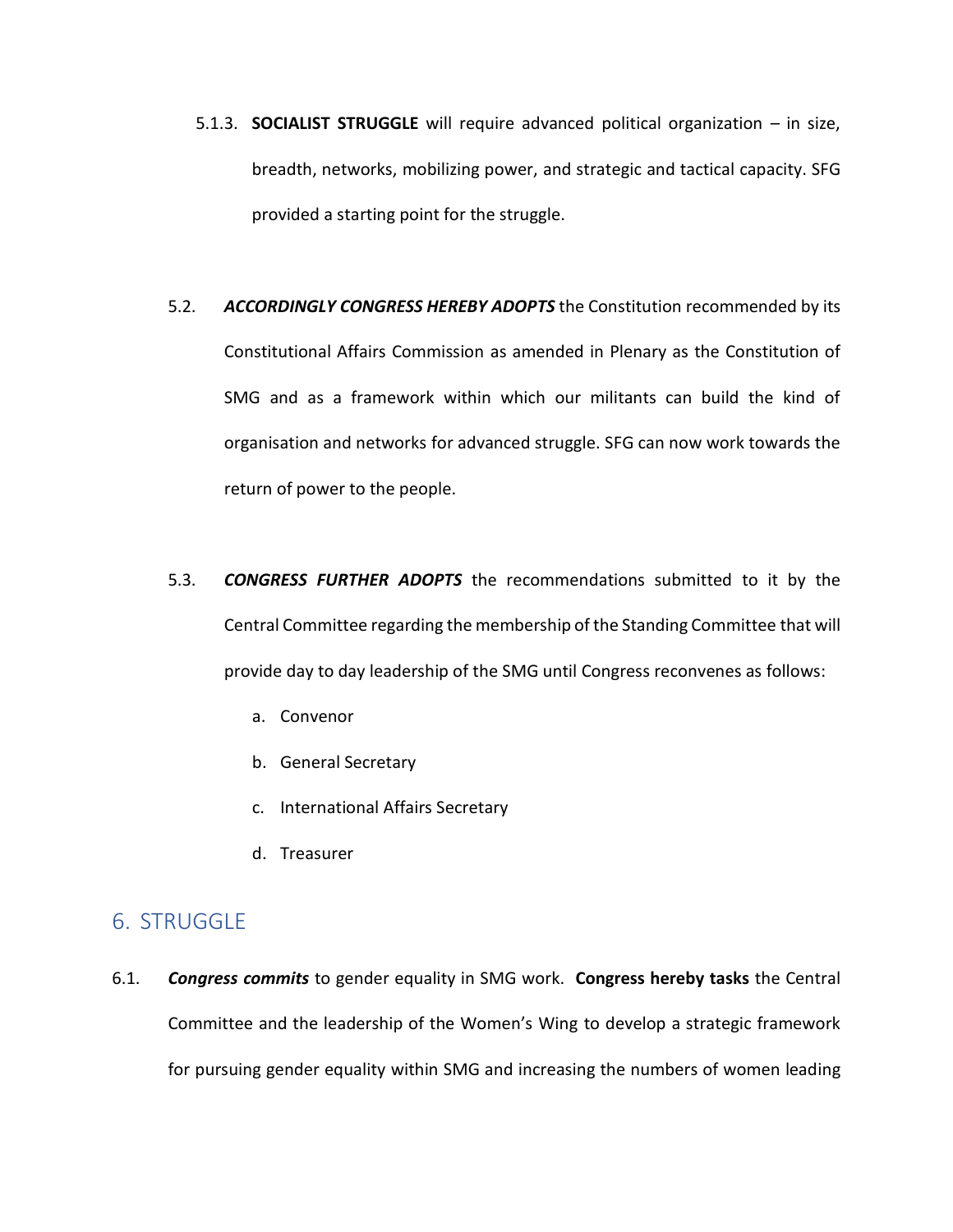organised struggles for social transformation and develop policies and strategies on campaign issues on reproduction and role of women that will place responsibilities on society to protect the reproductive rights and the development of social support for all women.

- 6.2. *Congress declares* its commitment to defend and promote the rights of the Youth and to develop their leadership of society. **Congress hereby directs** the Central Committee working with the Youth League to develop a strategic framework for promoting Youth leadership in the struggle for socialism at all levels.
- 6.3. *CONGRESS DECLARES that the* pursuing unity amongst progressive social movements is an ethical and a strategic responsibility. *Congress directs the Central Committee* to develop strategies for working with socialist and progressive political and social organizations in Ghana struggling against Imperialist efforts to divide and distract ordinary people.

### 7. INTERNATIONAL SOLIDARITY

7.1. *CONGRESS REAFFIRMS SMG internationalism* and SMG participation in the Pan Africanism Today project and SMG's membership of the International People's Assembly as vehicles for realising this internationalism. Congress tasks the Central Committee to develop a strategic framework for the realisation of SMG internationalism.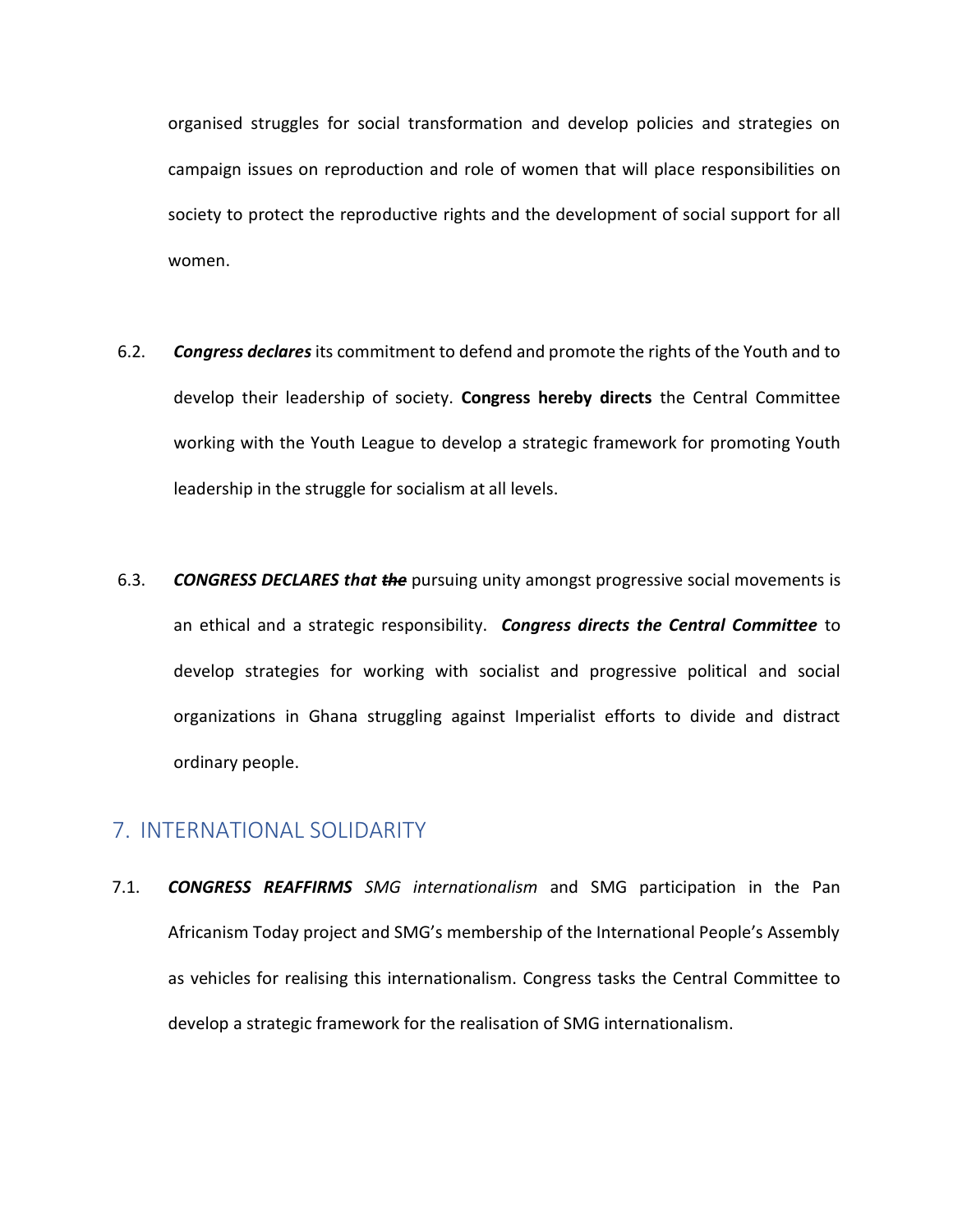- *7.2. CONGRESS DECLARES THAT* there are no fundamental contradictions amongst the ordinary people of West Africa. Growing conflict reflects a Western agenda to break indigenous resistance to neo-colonial exploitation; and halt the growing influence of China. Imperialism is the cause and not the cure of WA instability. Congress calls on Regional social leadership to demand a peaceful human-security approach to the Region's conflicts including withdrawal of all foreign forces from the Region and greater resourcing of approaches based on dialogue and inclusion. Congress calls on the social forces to lead the peace process free from the control of imperialist forces especially from France and US and their militaries.
- 7.3. *CONGRESS DECLARES SOLIDARITY with the People, Government, and Communist Party of Cuba whose own internationalist example remains unparalleled in world history.*  Cuba today faces renewed attempts by US imperialism to destabilise and overthrow the revolution using the crisis caused by US aggression and economic blockade over 60 years and the disruptions caused over the last 18 months by the pandemic. We denounce this renewed US aggression which exposes the vicious consistency of Republican and Democratic Party agendas. We call on the Government of Ghana to join in the condemnation of US aggression and to take practical steps to alleviate the suffering of the Cuban people by challenging the illegal US blockade of Cuba.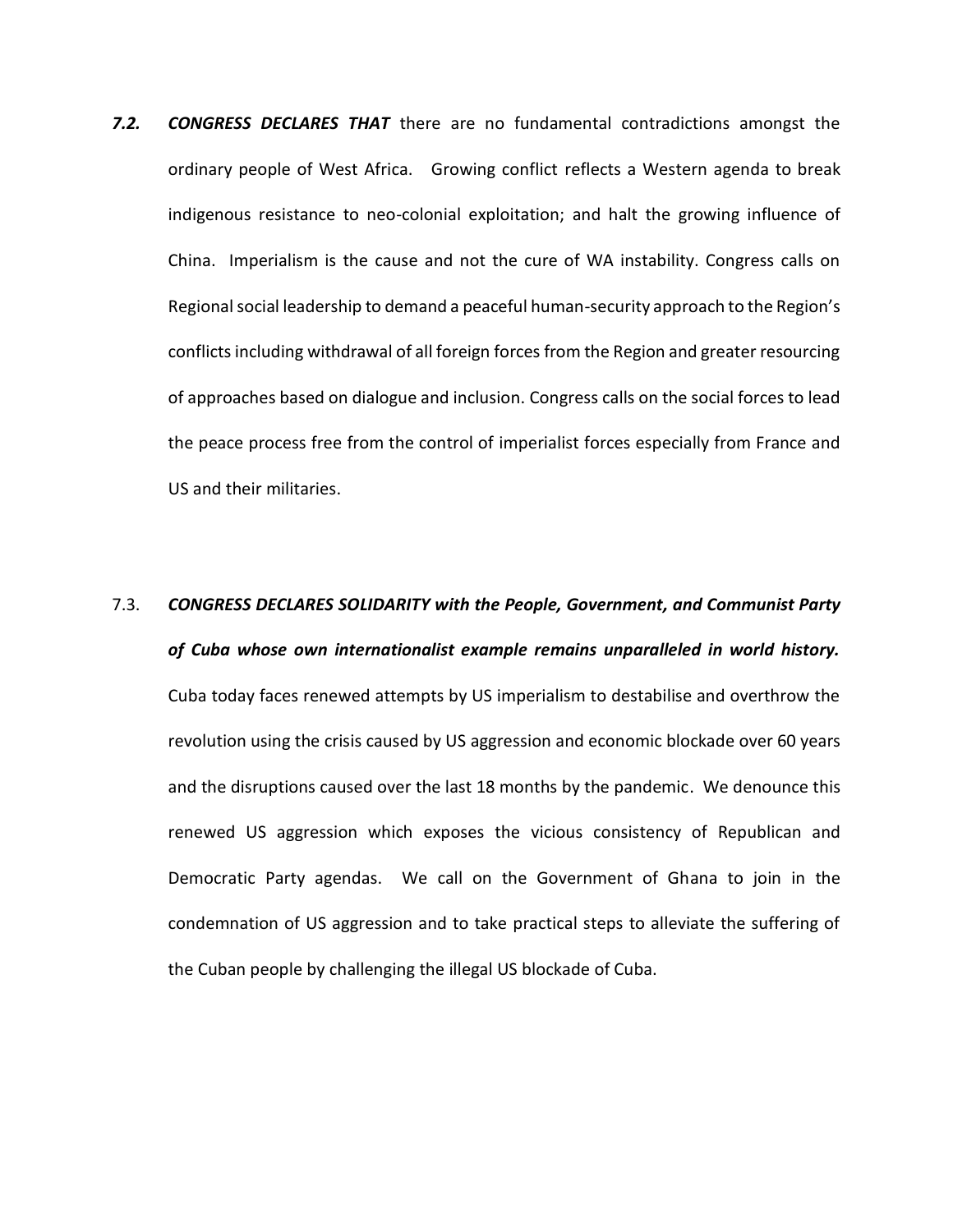- 7.4. *CONGRESS DECLARES SOLIDARITY* with the People of Palestine and the PLO in the face of increasingly vicious attack by Israel which remains in illegal occupation of Palestinian lands and operates a system of Apartheid there. We deplore the support that the US and other capitalist states continue to provide to Israel's crimes against humanity. We call on all African states to reaffirm Israel's pariah status and murderous activities. SMG rejects completely any notion of Israeli participation in the work of the AU in any capacity including observer status and calls for her ejection from AU.
- 7.5. *CONGRESS DECLARES SOLIDARITY* with the People of Venezuela facing sustained US aggression who not only seek to control Venezuela's vast energy resources but also to stop its support to progressive causes around the World. The US has not only disrupted Venezuela's international trade and seized it assets in America. It has for decades interfered shamefully in Venezuela's internal politics and sought to impose a puppet regime on that country.
- 7.6. *CONGRESS DECLARES SOLIDARITY* with the Saharawi Peoples Democratic Republic and the Polisario Front. Western Sahara remains the only colony on the African continent. It has been forcibly colonised by Morocco a fellow African country which itself has experienced the humiliation of direct foreign domination but now works as an agent of US and Israeli penetration of the Region. Morocco acts a proxy for European interests. We call for greater pressure from the Government of Ghana, ECOWAS, AU, UN and all progressive organizations to compel Morocco to recognise Saharawi right to self-